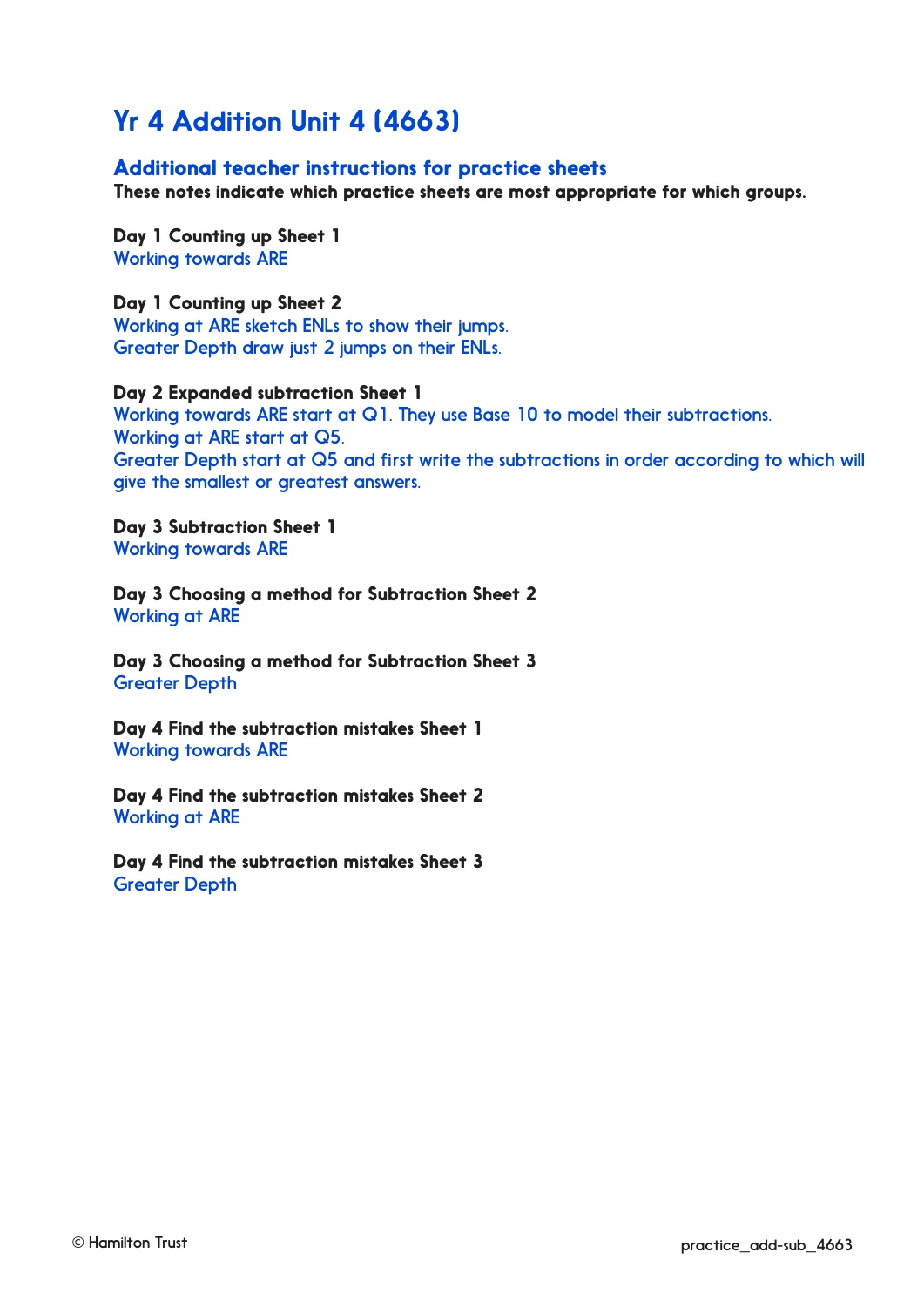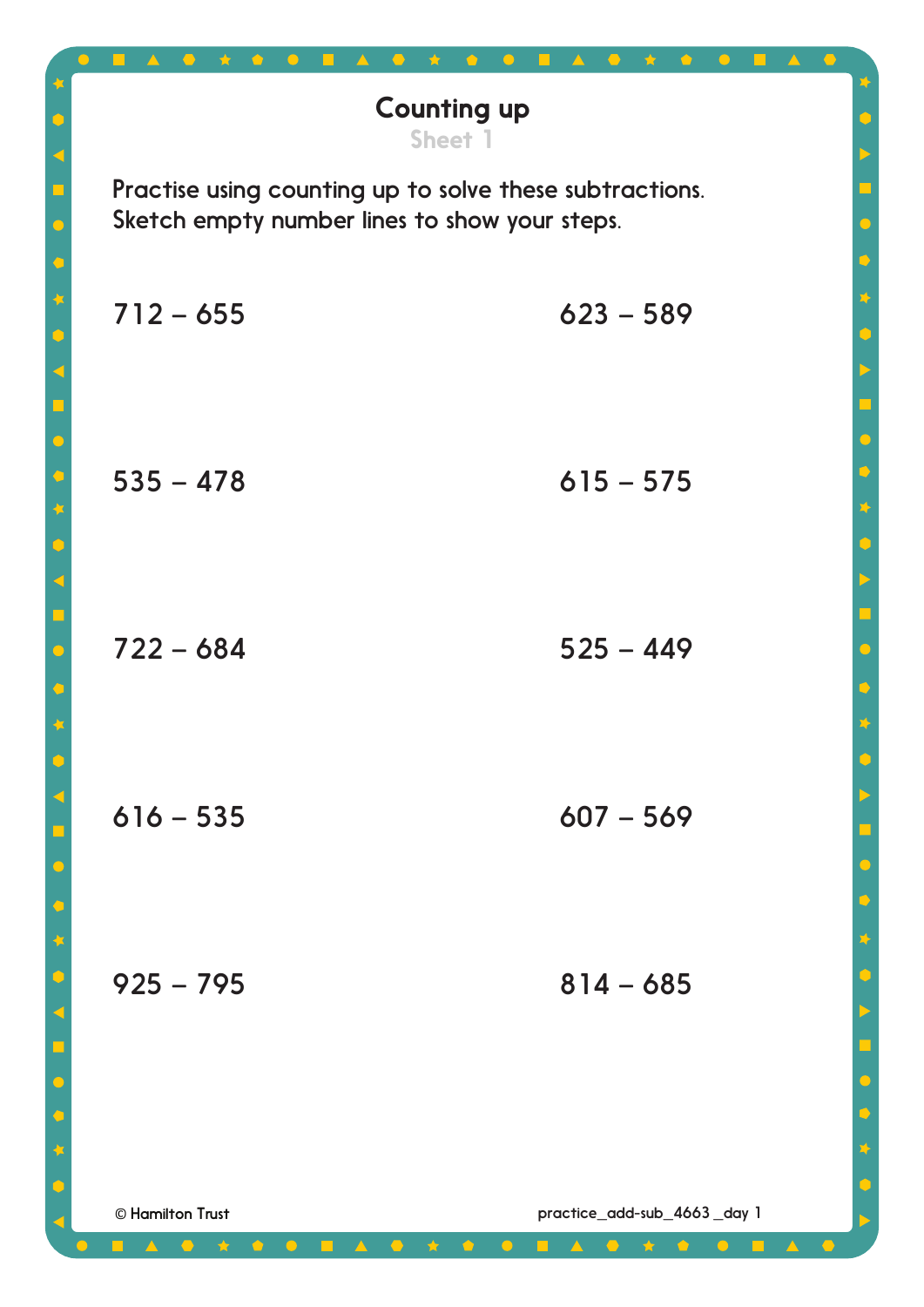|                                                          | <b>Counting up</b><br><b>Sheet 2</b>                                                         |                            |
|----------------------------------------------------------|----------------------------------------------------------------------------------------------|----------------------------|
|                                                          | Sketch an empty number line to help you to calculate these subtractions.                     |                            |
| 1. 745 - 588                                             | 2. 762 - 584                                                                                 | $3.925 - 767$              |
| 4. 623 - 489                                             | $5.755 - 448$                                                                                | $6.826 - 682$              |
| $7.535 - 378$                                            | 8. 756 - 437                                                                                 | $9.537 - 373$              |
| 10. $615 - 476$                                          | 11. 634 - 469                                                                                | 12. 1002 - 735             |
| <b>Challenge</b><br>Describe the pattern of the answers. | Subtract 989 from 1000. Then subtract 878 from 1000. Then 767, then 656 etc. each from 1000. |                            |
| © Hamilton Trust                                         |                                                                                              | practice_add-sub_4663_day1 |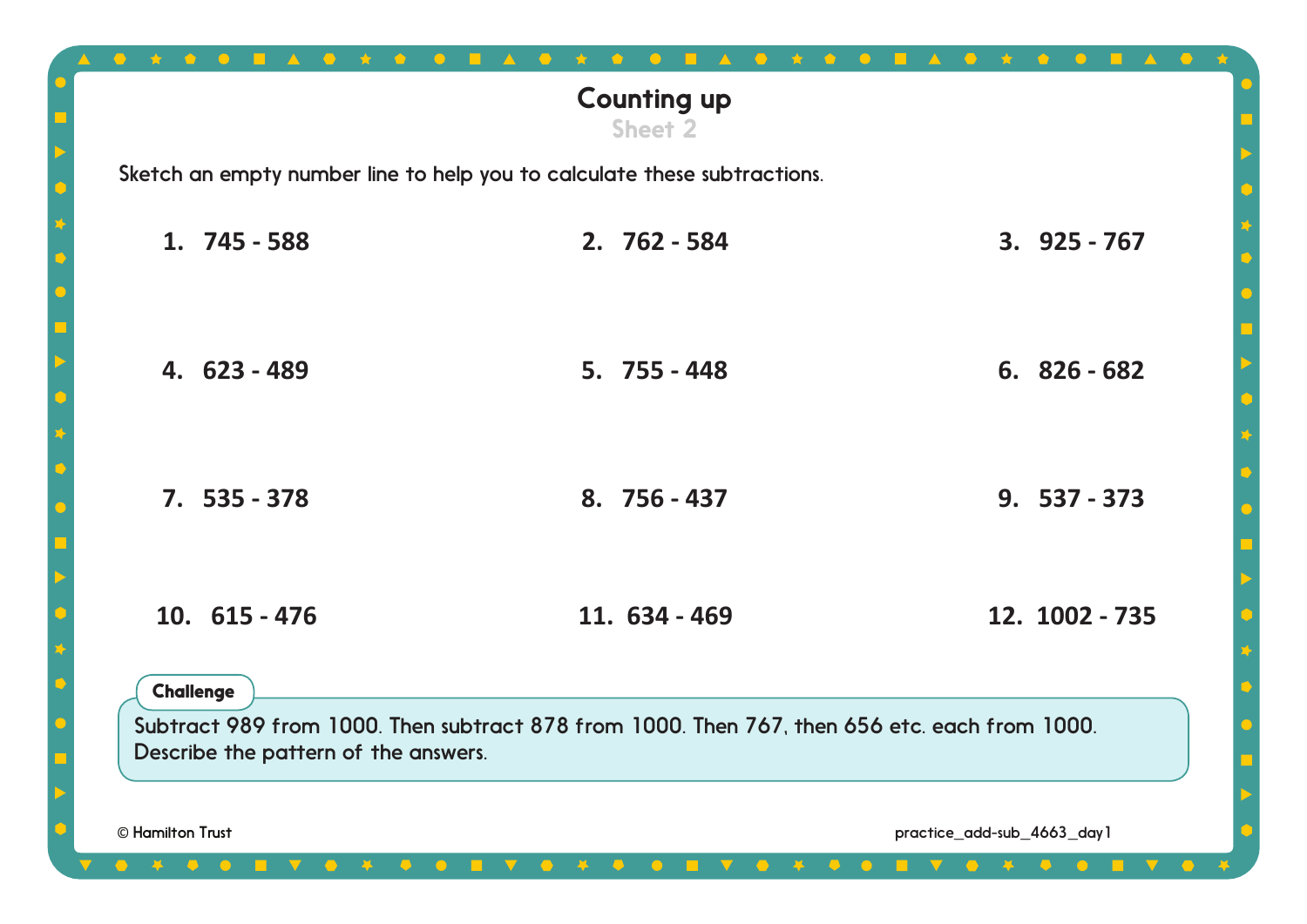|                                                                                                                                                                                                                                                           | <b>Expanded subtraction</b>                                  |    |                             | 玲                                              |
|-----------------------------------------------------------------------------------------------------------------------------------------------------------------------------------------------------------------------------------------------------------|--------------------------------------------------------------|----|-----------------------------|------------------------------------------------|
|                                                                                                                                                                                                                                                           | Sheet 1                                                      |    |                             | $\blacktriangleright$<br>ó                     |
|                                                                                                                                                                                                                                                           | Use expanded column subtraction to solve these calculations. |    |                             | $\bullet$                                      |
| 1.                                                                                                                                                                                                                                                        | $265 - 134$                                                  | 2. | $598 - 372$                 | $\ddot{\mathbf{o}}$<br>$\overline{\mathbf{L}}$ |
| 3.                                                                                                                                                                                                                                                        | $682 - 456$                                                  | 4. | $364 - 149$                 | $\ddot{\bullet}$                               |
|                                                                                                                                                                                                                                                           | 5. $472 - 253$                                               | 6. | $745 - 561$                 | b<br>$\overline{\mathbf{R}}$                   |
|                                                                                                                                                                                                                                                           | $7.874 - 246$                                                | 8. | $855 - 278$                 |                                                |
|                                                                                                                                                                                                                                                           | 9. $952 - 685$                                               |    | 10. $344 - 175$             |                                                |
|                                                                                                                                                                                                                                                           | 11. $535 - 488$                                              |    | 12. $746 - 467$             | $\bullet$                                      |
|                                                                                                                                                                                                                                                           |                                                              |    |                             | $\mathbf{X}$<br>$\Box$                         |
| <b>Challenge</b><br>$\bullet$<br>Write a 3-digit number. Subtract it from 999. Now say the answer if you were<br>to subtract it from 1000. Check using Frog to subtract it from 1000.<br>$\bullet$<br>Repeat with another 3-digit number.<br>$\mathbf{I}$ |                                                              |    |                             |                                                |
|                                                                                                                                                                                                                                                           | © Hamilton Trust                                             |    | practice_add-sub_4663_day 2 |                                                |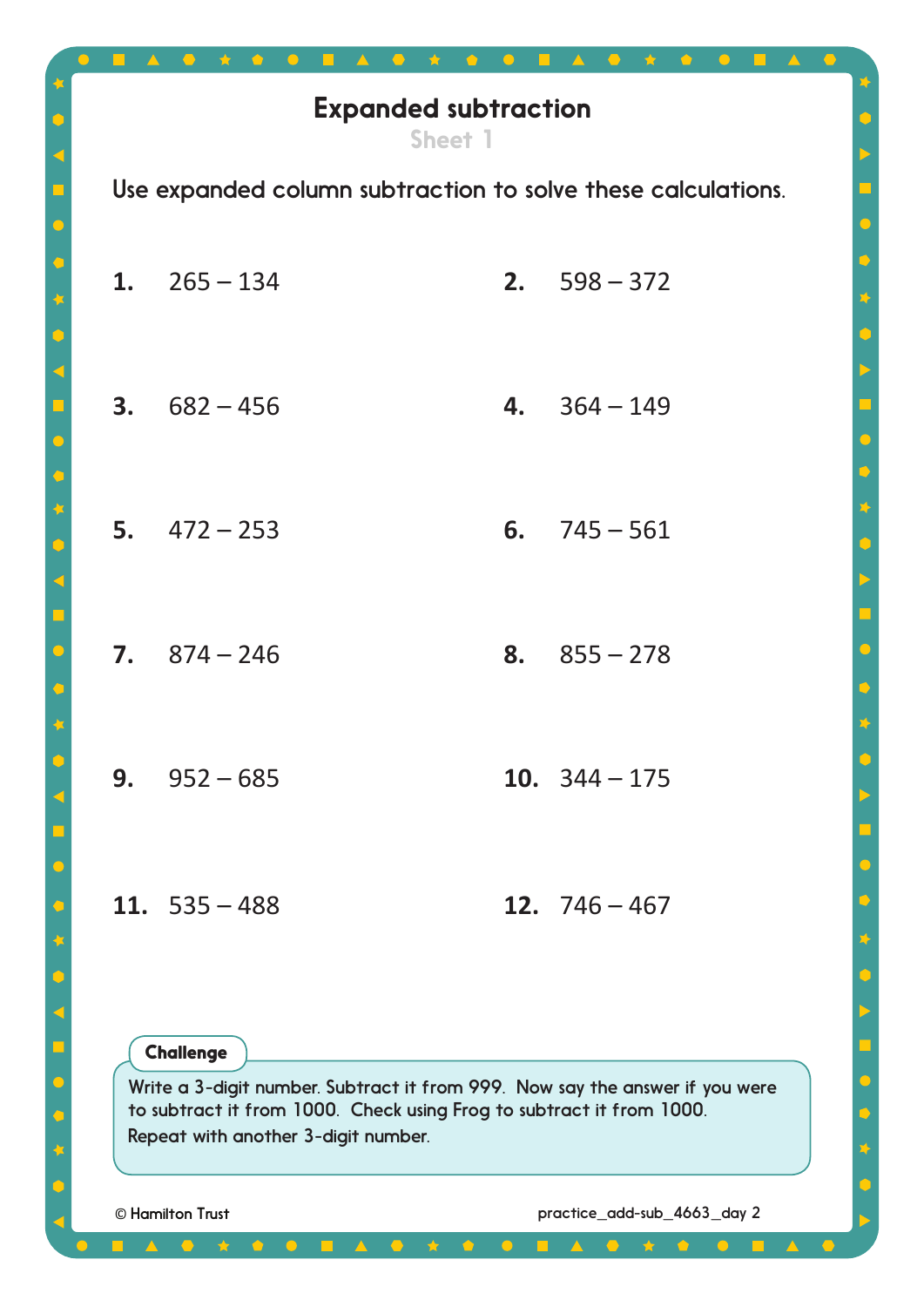# **Subtraction** Sheet 1

 $\bullet$ 

Choose whether to use counting up (Frog) or expanded column subtraction.

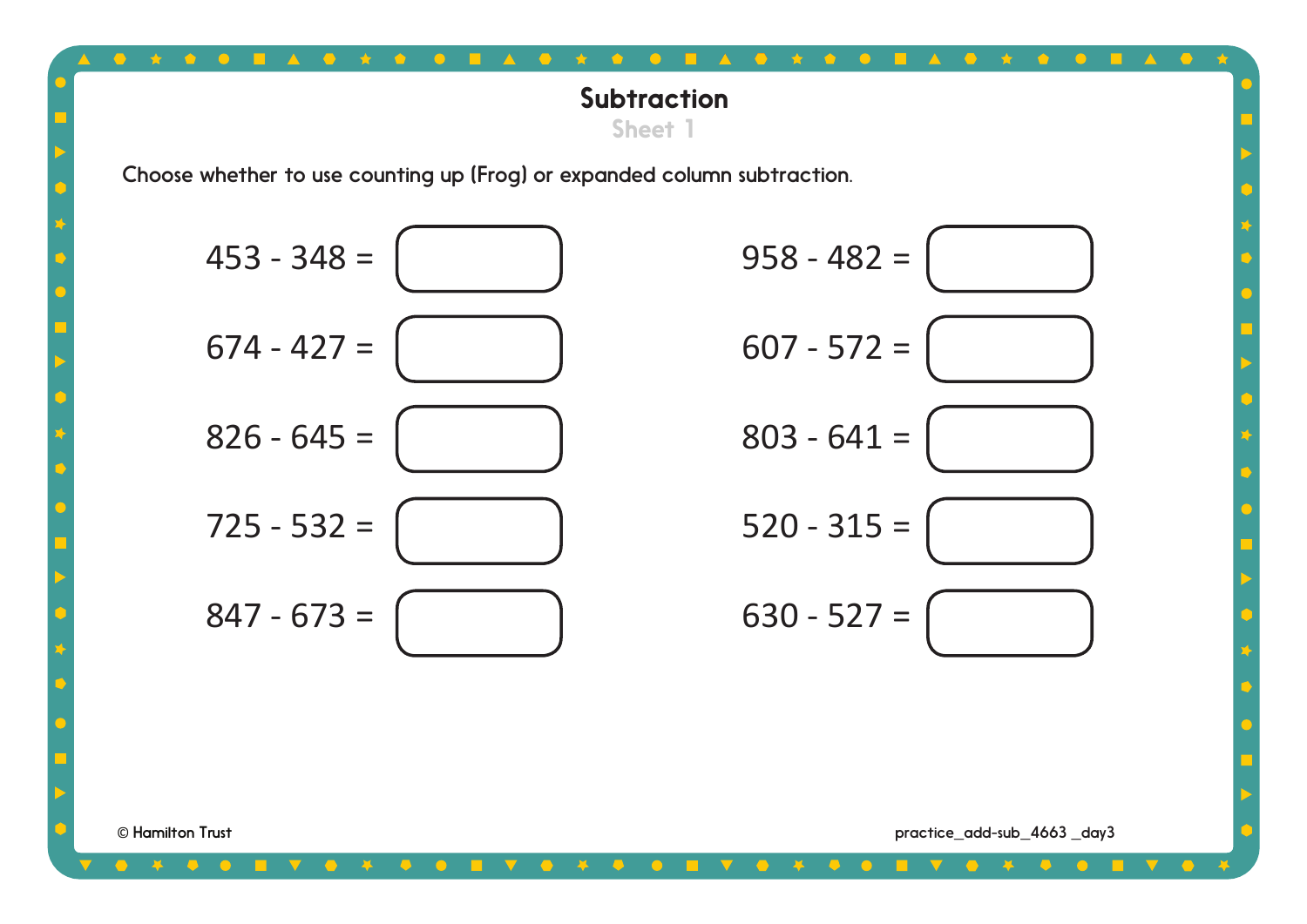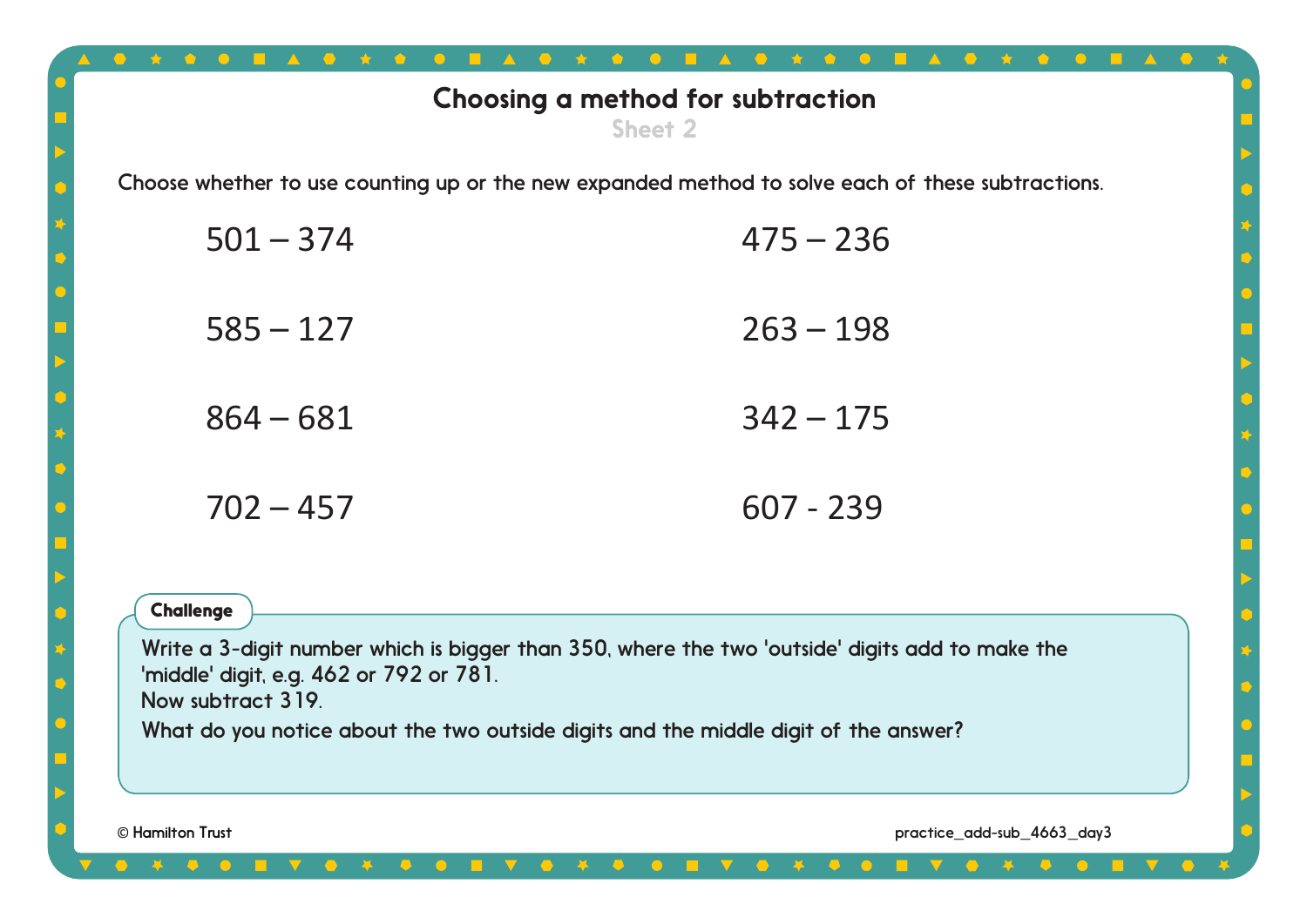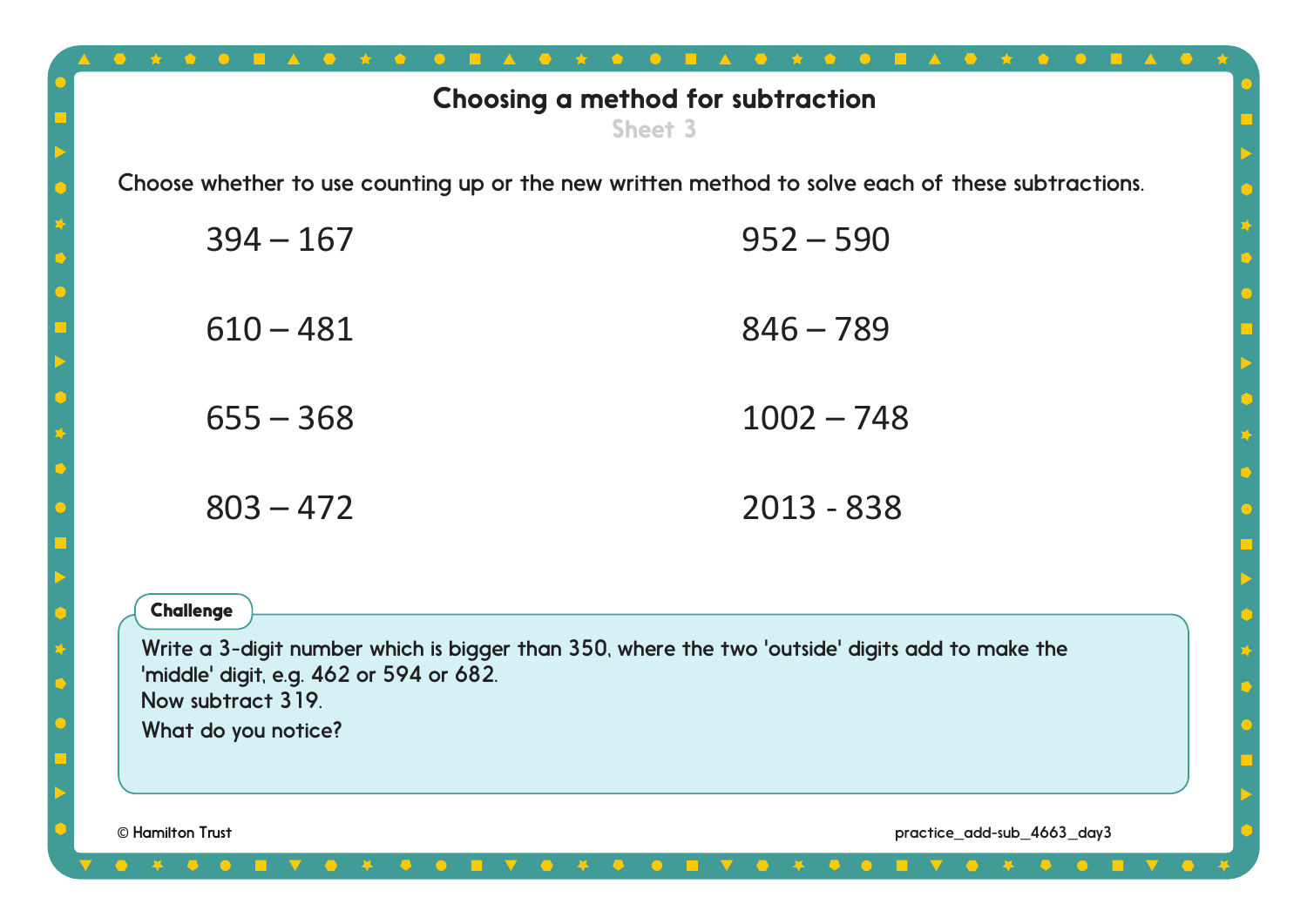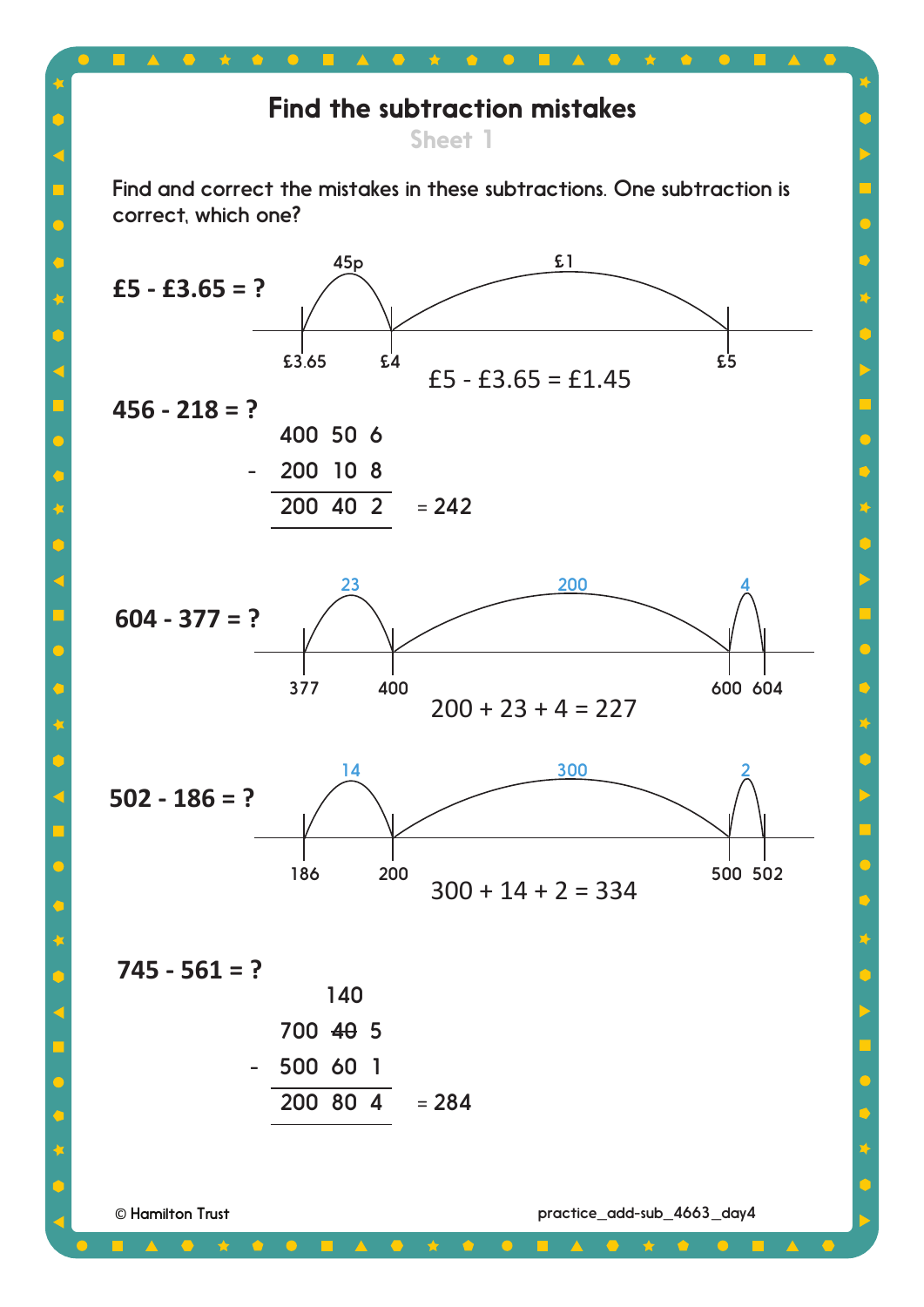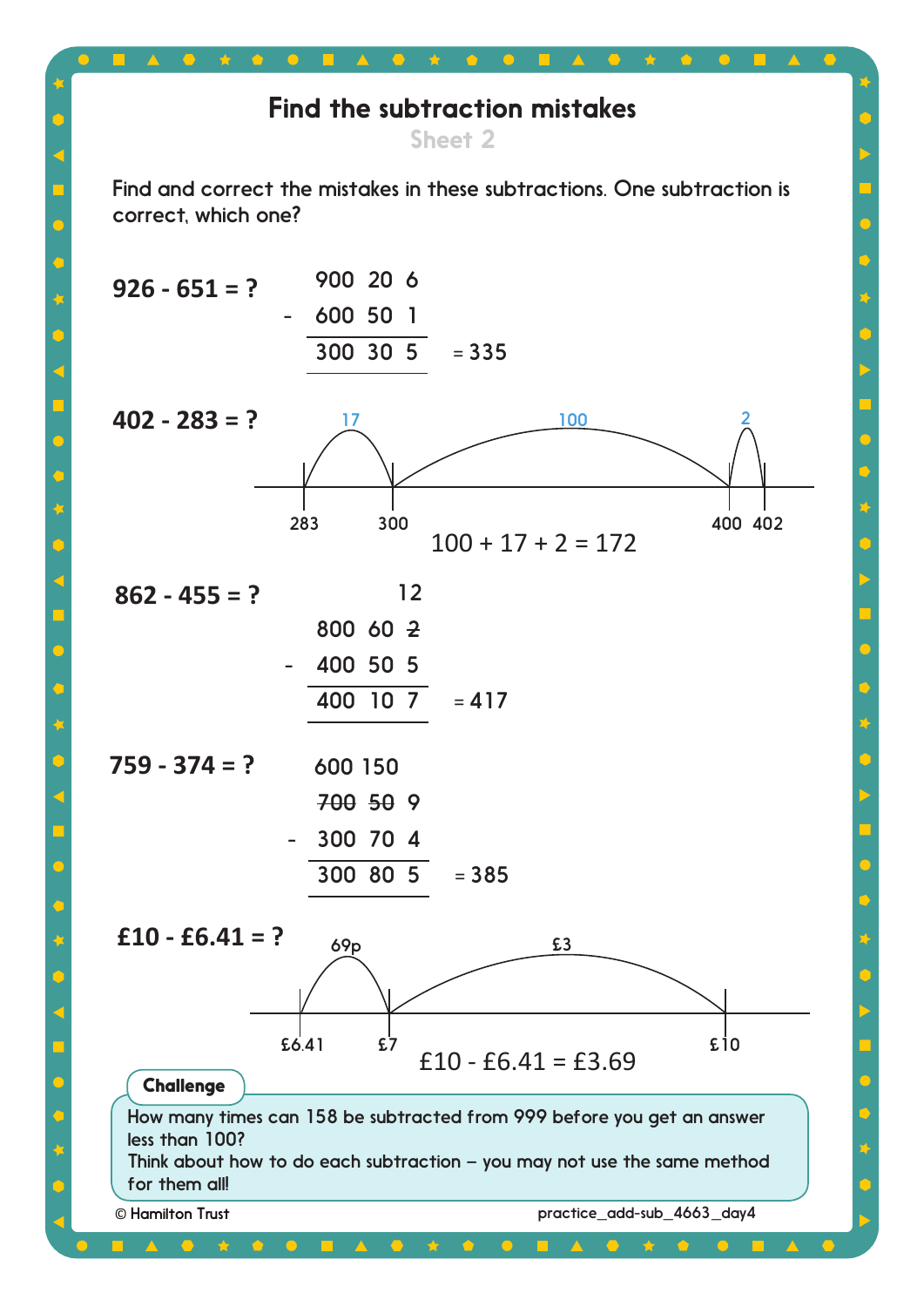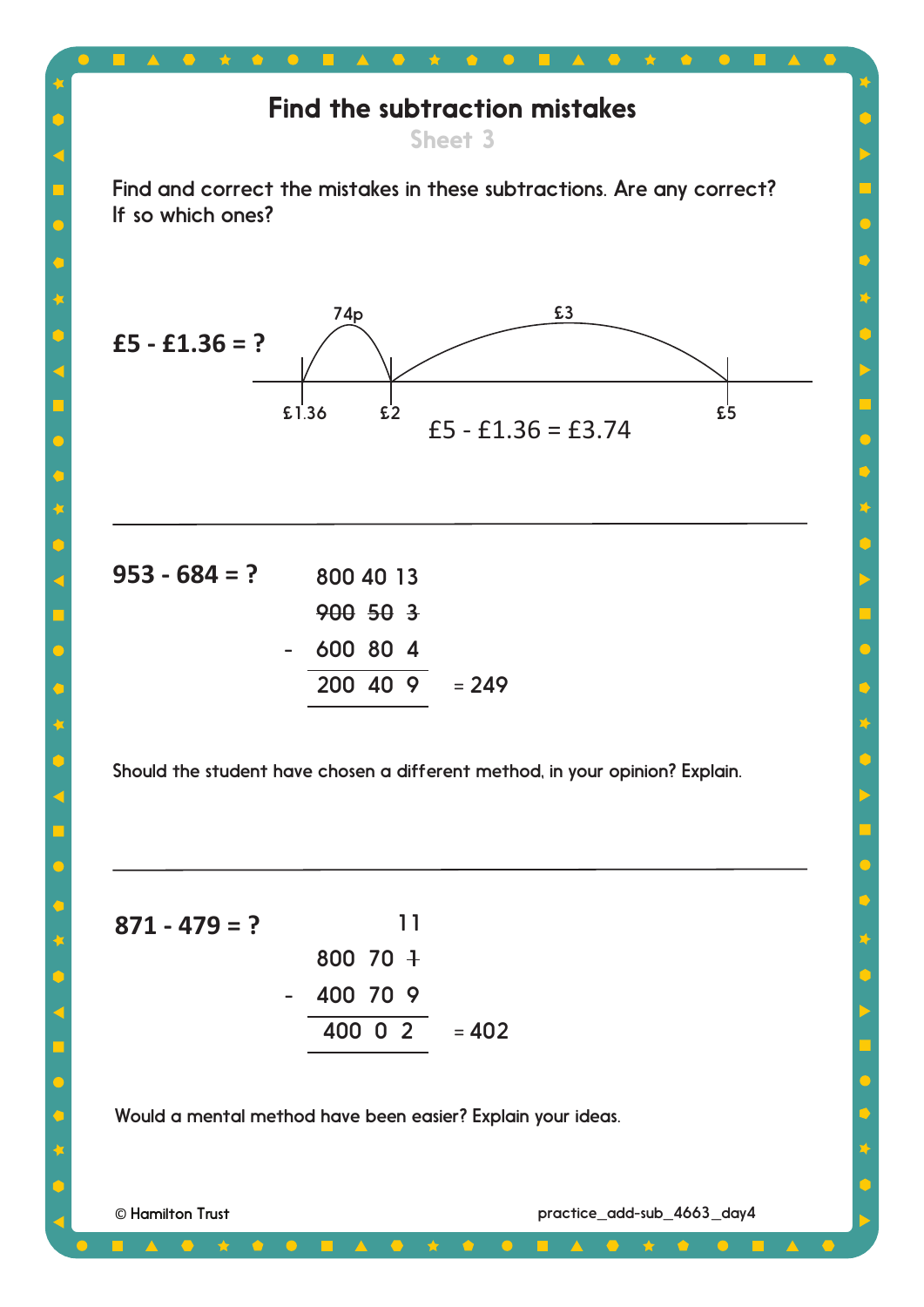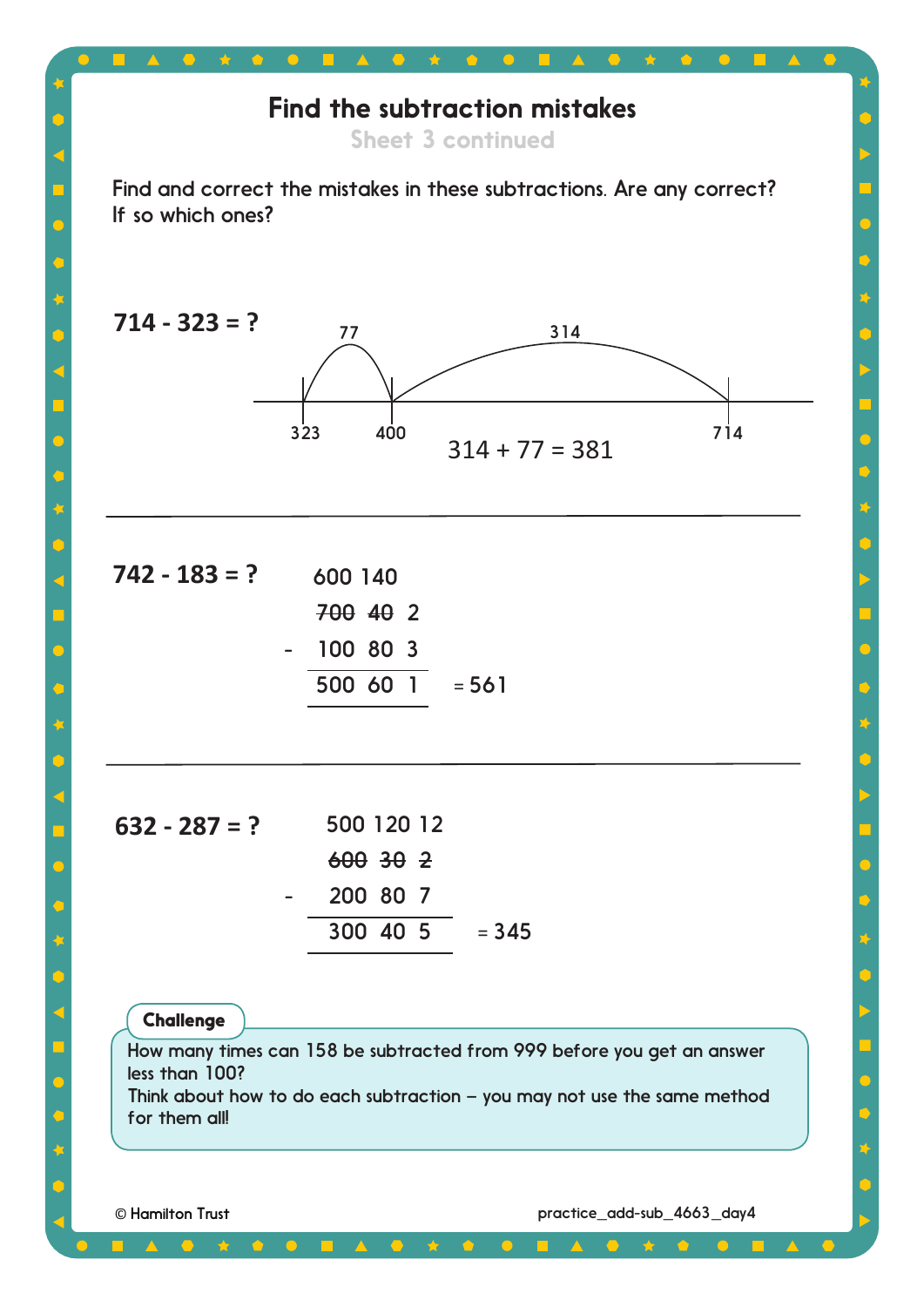|                |                                                 |     | <b>Answers</b>      |                                                                        |  |
|----------------|-------------------------------------------------|-----|---------------------|------------------------------------------------------------------------|--|
|                |                                                 |     |                     |                                                                        |  |
|                | Day 1 Counting up Sheet 1                       |     |                     |                                                                        |  |
|                | $712 - 655 = 57$                                |     | $623 - 589 = 34$    |                                                                        |  |
|                | $535 - 478 = 57$                                |     | $615 - 575 = 40$    |                                                                        |  |
|                | $722 - 684 = 38$                                |     | $525 - 449 = 76$    |                                                                        |  |
|                | $616 - 535 = 81$                                |     | $607 - 569 = 38$    |                                                                        |  |
|                | $925 - 795 = 130$                               |     | $814 - 685 = 129$   |                                                                        |  |
|                | Day 1 Counting up Sheet 2                       |     |                     | <b>Challenge</b>                                                       |  |
| $\mathbf{1}$ . | $745 - 588 = 157$                               | 2.  | $762 - 584 = 178$   |                                                                        |  |
| 3.             | $925 - 767 = 158$                               | 4.  | $623 - 489 = 134$   | $1000 - 989 = 11$<br>$1000 - 878 = 122$                                |  |
| 5.             | $755 - 448 = 307$                               | 6.  | $826 - 682 = 144$   | $1000 - 767 = 233$<br>$1000 - 656 = 344$                               |  |
| 7.             | $535 - 378 = 157$                               | 8.  | $756 - 437 = 319$   | $1000 - 565 = 455$                                                     |  |
| 9.             | $537 - 373 = 164$                               | 10. | $615 - 476 = 139$   | Watch out for the children using<br>appropriate PV vocabulary in their |  |
| 11.            | $634 - 469 = 165$                               | 12. | $1002 - 735 = 267$  | explanations.                                                          |  |
|                |                                                 |     |                     |                                                                        |  |
|                | Day 2 Expanded subtraction Sheet 1              |     |                     |                                                                        |  |
| 1.             | $265 - 134 = 131$                               | 2.  | $598 - 372 = 226$   |                                                                        |  |
| 3.             | $682 - 456 = 226$                               | 4.  | $364 - 149 = 215$   |                                                                        |  |
| 5.             | $472 - 253 = 219$                               | 6.  | $745 - 561 = 184$   |                                                                        |  |
| 7.             | $874 - 246 = 628$                               | 8.  | $855 - 278 = 577$   |                                                                        |  |
| 9.             | $952 - 685 = 267$                               | 10. | $344 - 175 = 169$   |                                                                        |  |
| 11.            | $535 - 488 = 47$                                | 12. | $746 - 467 = 279$   |                                                                        |  |
|                | Day 3 Subtraction Sheet 1                       |     |                     |                                                                        |  |
|                | $453 - 348 = 105$                               |     | $958 - 482 = 476$   |                                                                        |  |
|                | $674 - 427 = 247$                               |     | $607 - 572 = 35$    |                                                                        |  |
|                | $826 - 645 = 181$                               |     | $803 - 641 = 162$   |                                                                        |  |
|                | $725 - 532 = 193$                               |     | $520 - 315 = 205$   |                                                                        |  |
|                | $847 - 673 = 174$                               |     | $630 - 527 = 103$   |                                                                        |  |
|                | Day 3 Choosing a method for Subtraction Sheet 2 |     |                     | <b>Challenge</b>                                                       |  |
|                | $501 - 374 = 127$                               |     | $475 - 236 = 239$   | The two 'outside' digits                                               |  |
|                | $585 - 127 = 458$                               |     | $263 - 198 = 65$    | will always add together to                                            |  |
|                | $864 - 681 = 183$                               |     | $342 - 175 = 167$   | make the middle digit.                                                 |  |
|                | $702 - 457 = 245$                               |     | $607 - 239 = 368$   |                                                                        |  |
|                | Day 3 Choosing a method for Subtraction Sheet 3 |     |                     | <b>Challenge</b>                                                       |  |
|                | $394 - 167 = 227$                               |     | $952 - 590 = 362$   | The two 'outside' digits                                               |  |
|                | $610 - 481 = 129$                               |     | $846 - 789 = 57$    | will always add together to                                            |  |
|                | $655 - 368 = 287$                               |     | $1002 - 748 = 254$  | make the middle digit.                                                 |  |
|                | $803 - 472 = 331$                               |     | $2013 - 838 = 1175$ |                                                                        |  |

 $\bullet$ 

 $\bigcirc$ 

 $\bigcirc$ 

 $\left\langle \cdot \right\rangle$ 

 $\ddot{\textbf{C}}$ 

 $\leq$ 

 $\bigcirc$ 

 $\hat{C}$ 

专

 $\hat{\mathsf{C}}$ 

 $\leq$ 

 $\bigcirc$ 

 $\overline{\text{C}}$ 

♦

 $\mathbb C$ 

 $\prec$ 

 $\bigcirc$ 

♦

K

 $\bullet$ 

 $\blacksquare$  $\Delta$   $\blacksquare$  <br>  $\blacktriangle$ 

 $\bigcirc$ 

 $\bullet$ 

 $\Box$